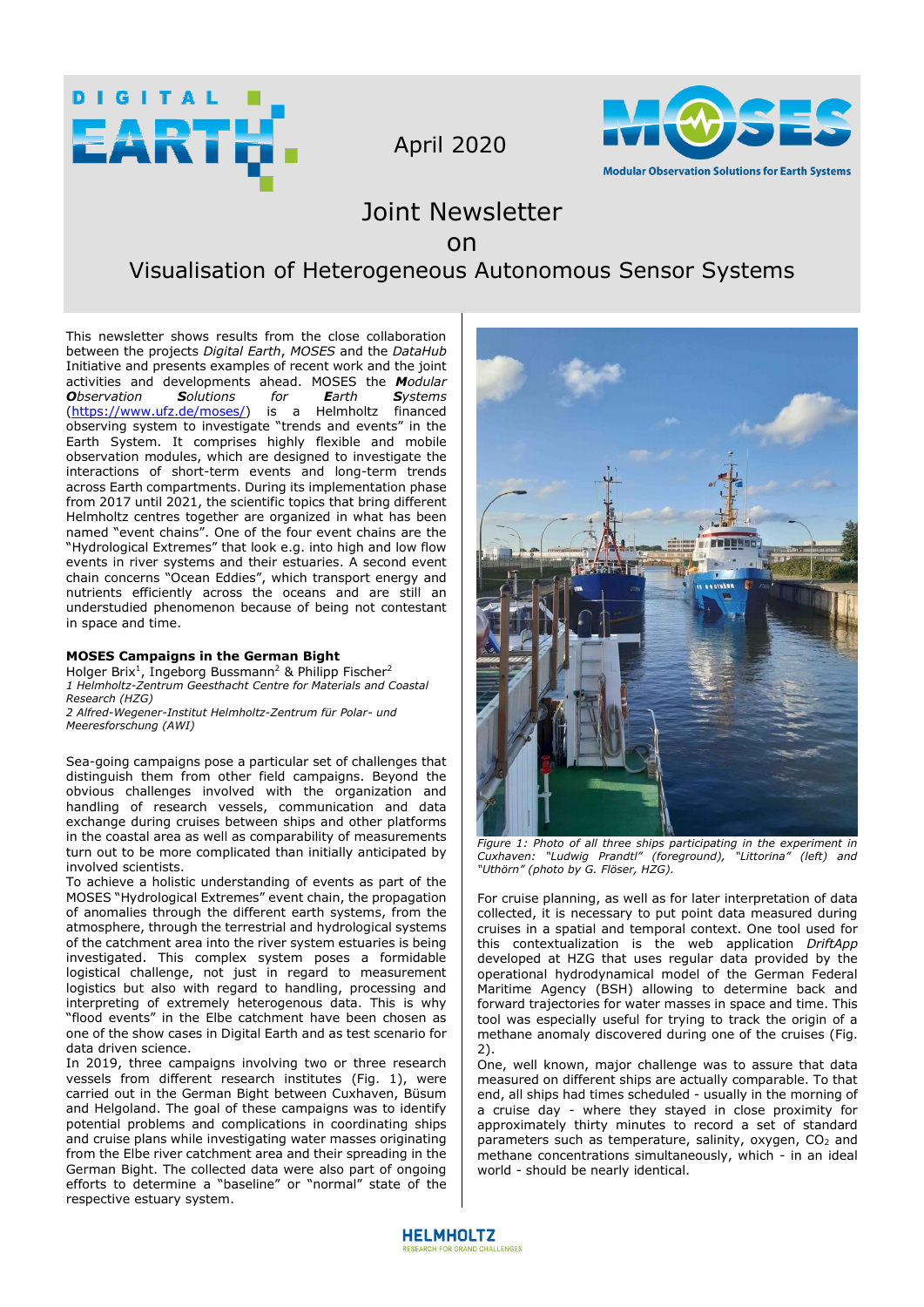

*Figure 2: Backward trajectory covering two weeks (lighter colors depict earlier positions) for a water mass with the highest methane concentrations measured during the cruise originating at the location marked with the green star. As comparison a trajectory originating approx. 6 km to the North. While the trajectory for the methane plume maximum originated two weeks before in the Weser, the northerly water mass originated in the Elbe.* 

*Calculations performed using the HZG drift tool [\(https://coastmap.hzg.de/coastmap/modeldata/DriftApp/\)](https://coastmap.hzg.de/coastmap/modeldata/DriftApp/).*

As already suspected from laboratory intercomparison experiments, this was not the case. It was quite sobering to see how even temperature, a seemingly simple parameter, can differ when measured using different systems on the same ship, for example, with an *in-situ* CTD and a FerryBox (Fig. 3) resulting in systematic or random errors to such an extent that made corrections necessary to use the data at all. These experiences in data handling, ship to ship communication and intercalibration will be published in<br>Reports on Polar and Marine Research Reports on *Polar and Marine Research [\(https://doi.org/10.2312/BzPM\\_0741\\_2020\)](https://doi.org/10.2312/BzPM_0741_2020)*.



*Figure 3: Water temperature measured by two sensors on board RV Ludwig Prandtl during cruise "Stern 2". Shown are the data from a calibrated AWI CTD and a calibrated FerryBox. Both, the intercept and the slope are significantly different so that correction algorithms have to be applied prior to data use.* 

While ocean-going research vessels tend to be equipped with satellite communication systems, coastal vessels often still rely on radio communication (or simply use mobile phone connections, where available) to communicate ship-to-ship. While this is sufficient for nautical issues it is blatantly insufficient if scientific problems require the exchange of data between ships in order to make decisions on cruise planning

on-the-fly, or even, as envisioned for future MOSES campaigns, between ships and air-borne measurement platforms (sail gliders, zeppelins or others). It is crucial for campaigns in an actual event case (here a flood event) to be able to compare measurements taken during cruises on different platforms to coordinate and inform future measurement strategies (for the next hours). As much as advance planning and numerical modeling are helpful in preparing such campaigns, it is essential to have all necessary information for decision making ready at hand while out in the field. This includes combining information from model results (e.g. from the drift tool mentioned before) with remote sensing data (satellite, radar and air-borne) and imagery, as well as data collected *in-situ* on ships and stationary platforms.

The challenge here is the processing and displaying of diverse and heterogenous information in tools that provide easy access to the information content in the field (one aspect of the event explorer being developed as part of Digital Earth), as well as the ability to transfer this data and information to the colleagues in the field. While this is challenging at times for land-based campaigns due to e.g. limited mobile phone coverage, it is greatly exacerbated as soon as ships leave the proximity to land. Special communication and antennae systems have been developed for ship-to-ship and ship-toaircraft communication. One remaining challenge is to condensate useful and needed information from available data such as remote sensing and modeling data sets, as these tend to be large and contain excess information that is not needed for decision making in the field.

The cooperation and interaction between Digital Earth and MOSES is a prime example for exchanges between natural and data scientists that yield mutual benefits. In the future this interaction will be intensified with the goal to create an end-to-end involvement and integration of all participating disciplines.

### **Near-real-time mission monitoring during MOSES Eddy Study II (RV Meteor Cruise M160)**

Björn Fiedler, Patrick Leibold, Claas Faber & Arne Körtzinger *GEOMAR Helmholtz Centre for Ocean Research Kiel* 

The rapid development of autonomous vehicles and platforms for ocean observations enables marine scientists to investigate ocean phenomena with an unprecedented spatiotemporal resolution. The integration of these platforms into classical ship-based oceanographic process studies allow (i) to gain valuable station time of research vessels and (ii) to obtain a more synoptic view of the process of interest. However, this combination also introduces new challenges such as an increased effort in concerting multiple platform deployments with ship-based operations as well as securing near-real-time data streams for adaptive survey schemes.

During a recent MOSES field campaign in November/ December 2019 off West Africa (MOSES *Eddy Study II*) several MOSES modules of the Helmholtz Centre for Coastal Research Geesthacht (HZG) and GEOMAR were employed in conjunction with a dedicated research vessel campaign of RV Meteor (M160).

The main goal of M160, the second in a row of three expeditions, was to carry out both detailed mesoscale and sub-mesoscale studies of two individual mesoscale eddies selected through an early detection, tracking and verification scheme based on remote sensing and *in-situ* information from autonomous MOSES platforms collected prior to the cruise.

Using refined automated detection methods employing remote sensing products (sea level anomaly, sea surface temperature, ocean color) early detection of eddies was possible during the months preceding the cruise. For ground truthing of potential candidate eddies, two ocean gliders and one wave glider were deployed from the 'Ocean Science

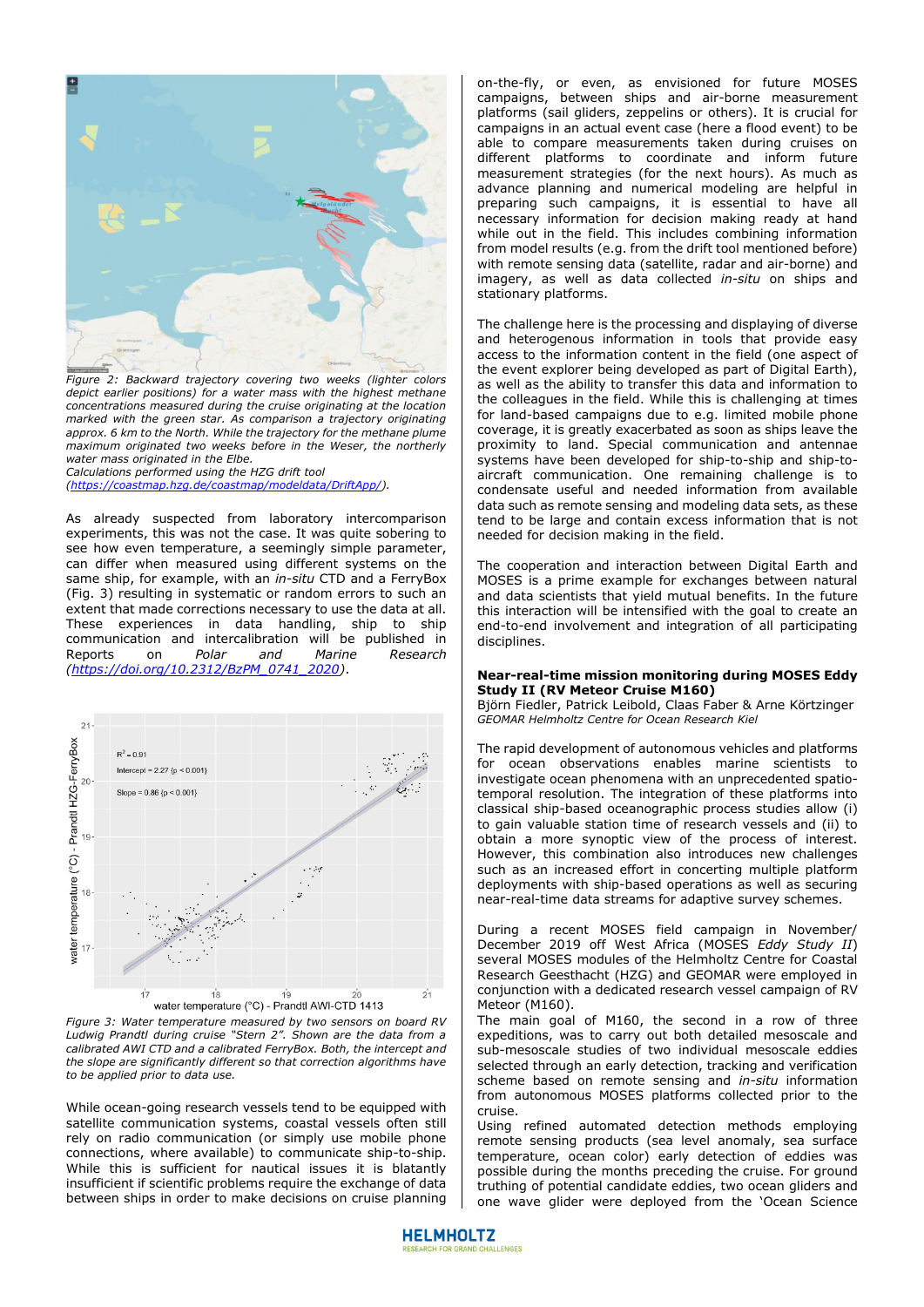Centre Mindelo' ([https://www.oscm.cv/\)](https://www.oscm.cv/) prior to the cruise. Further, two Saildrones also joined the pre- as well as the actual M160 survey [\(https://www.saildrone.com/\)](https://www.saildrone.com/). During M160, up to 12 ocean gliders, two Wave Gliders, several Argo floats and drifters as well a research gliderplane were utilized. All these platforms were used to (i) provide guidance and evidences for the decision-making processes with regard to ship-based survey planning and to (ii) conduct highresolution (sub)mesoscale surveys in individual eddy candidates. This set-up called for a concerted approach to handle and also visualize near-real-time data streams.



*Figure 4: System architecture of the GEOMAR Navigator* 

For the MOSES *Eddy Study II,* we used the web-based application Navigator [\(navigator.geomar.de\)](https://navigator.geomar.de/) that was developed at GEOMAR *(Leibold & Al Abri, 2019)*. The application was designed to provide a comprehensive overview of multi-platform surveys through an easy to understand situational awareness dashboard. Data of all kinds of autonomous platforms are visualized by a web-based interface together with remote sensing products, such as weather- and oceanographic data overlays.



*Figure 5: Configuration of data flows to the Navigator during M160*

The information is aggregated by adapters, transforming the data of various third-party systems to a common structure stored in the database of the backend server (Fig. 4).

In the context of M160, the GEOMAR *GeoServer* was used as the primary data source to merge meta-information of a large number of different autonomous systems (Fig. 5). Data from platforms operated by HZG was collected by the HZG *SurveyData* server and then forwarded to GEOMARs *GeoServer*.

Data from the *GeoServer* are redistributed to (i) the Navigator application for further processing and visualization and (ii) a virtual AIS system that was temporarily installed on the research vessel. The web front-end of the Navigator was

primarily used by the scientific parties on board (Fig. 6) and at shore, whereas the virtual AIS system broadcasted locations of all platforms as virtual AIS targets for the nautical crew of RV Meteor and the surrounding ship traffic. This concerted approach allowed a safe co-existence of ship-based and autonomous surveys in a well-constrained study area.



*Figure 6 Upper: Screenshot taken from [navigator.geomar.de](http://www.navigator.geomar.de/) during the MOSES Eddy Study II. Near-real-time positions of several autonomous and mobile platforms such as Wave Gliders, Saildrones, and drifters are depicted in an interactive map tool. A satellite fluorescence data image from the previous day is shown as a background layer. Lower: Instantaneous interpretation of data coming in from the research gliderplane and other platforms in the vicinity of RV Meteor for further decision-making (source GEOMAR).*

#### References:

P. Leibold and O. Al Abri, "An integrated web-based approach for near-realtime mission monitoring," 2019 1st International Conference on Unmanned Vehicle Systems-Oman (UVS), Muscat, Oman, 2019, pp. 1-6.

### **DataHub Observatory View - Common Data Service for Cross-Center Activities**

Jan Bumberger<sup>1</sup>, Christian Schulz<sup>1</sup>, M. Schrön<sup>1</sup>, H. Mollenhauer<sup>1</sup>, Marc Hanisch<sup>2</sup>, Martin Hammitzsch<sup>2</sup>, Andreas Güntner<sup>2</sup>, Ralf Kunkel<sup>3</sup>, and Thomas Schnicke<sup>1</sup>

*1 Helmholtz Centre for Environmental Research (UFZ)* 

*2 German Research Centre for Geosciences Helmholtz Centre Potsdam (GFZ)* 

*3 Forschungszentrum Jülich, Institute of Bio- and Geosciences (IBG)* 

The Earth and Environment DataHub integrates data repositories, infrastructures and services in the next joint research programme "Changing Earth – Sustaining our Future" across Helmholtz centres. Three associated compartment-specific Hubs, ATMO, MARE, and TERRA, form the basic structure of the DataHub. The DataHub focus is on the user-specific visualization and exploration of spatially and temporally high-resolution data sets from long-term observatories and campaign-based observations to record a wide variety of parameters and processes in e.g. the areas of ecosystem studies, biodiversity, biogeochemistry or geophysics. In this respect the DataHub will support crosscentre data exchange and user support which is a fundamental pre-requisite for Data Driven Science in *Digital Earth*.